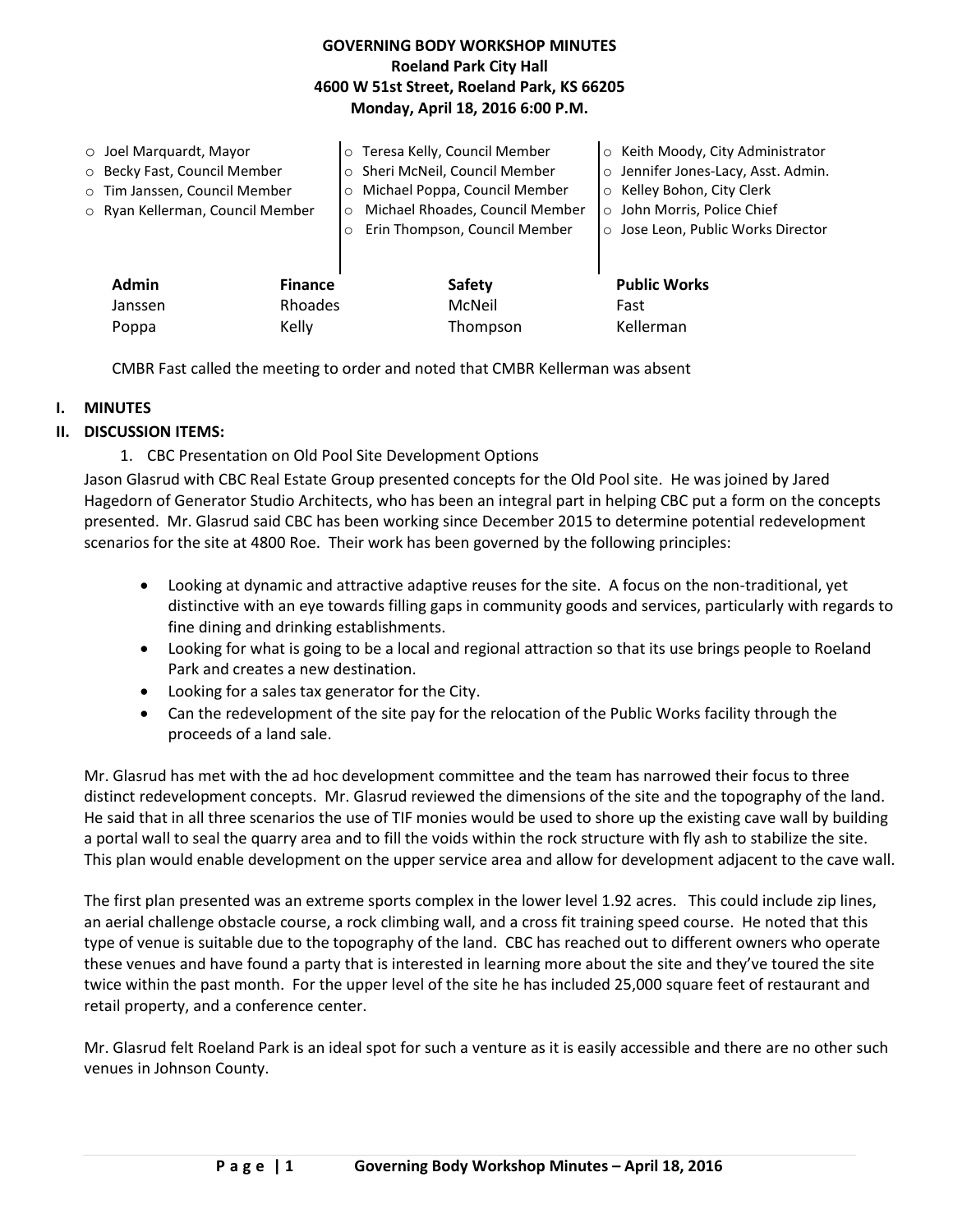The second plan was an amphitheater paired with restaurant and retail. This scenario intends to take maximum advantage of the natural environment. Generator Studios provided the designs of how this would be built into the rock face. The site would also include a skate rink and 22,000 square feet of restaurant/retail.

The third plain is to bring in a national chain hotel coupled with restaurant and retail and the entertainment sports complex on the lower level.

Mr. Glasrud provided economic assumptions that included anticipated costs for sale of ground, construction costs and where TIF dollars would be applied. He said he envisions this site as a likely retail location, but the City has not been considered a destination point in the past, so land prices may not generate as much. The financial plan does include the construction of a new Public Works facility for \$750,000. The challenge will be to find a new suitable space comparable to its current location.

Mayor Marquardt asked if there has been interest in a hotel. Generator Studios has spoken with several chains and there are some that have shown interest. If it is the will of the Governing Body, then they will schedule those discussions. Mayor Marquardt also asked if it was possible to have in the contract that if the site is not successful to remediate anything that might happen to the site as that would help the City re-lease or reuse in the future. Mr. Glasrud felt that was reasonable with a requirement of time parameters.

City Administrator Moody added that the site options provide versatility of what can occur as far as retail, restaurant, hotel and they should help support each other with the recreation area. There is also a time limit on the use of TIF funds. He added that this is ideal for a community improvement district (CID). He said they were asking the Governing Body if these are good ideas and if they feel comfortable moving forward with stabilizing the cave site. \$450,000 would be spent to fill the voids and make it stable. He also asked how they want to move forward with marketing the property.

Mr. Glasrud recommends going ahead with stabilizing the caves now as it allows for more flexibility to maintain the maximum amount of the area on the surface and will make it easier to market.

CMBR Thompson said the committee has been pleased with the work done by CBC and would like to have an agreement from the Council to let them market the property.

CMBR Fast questioned if Roeland Park can support skating and zip lines when surrounding cities are beginning to build those elements. Mr. Glasrud said he would like to know what the strong preference is of the Governing Body, so not having to spend time further developing a scenario if it is not needed.

Jerry Johnson from Shafer, Kline & Warren, has worked to try to determine site costs as that is a major part of the project. As they go forward with layouts, the numbers can be refined. Mr. Glasrud wants to continue working to try to tighten up the numbers on the cost of shoring up the walls of the caves.

CMBR Poppa thanked him for his presentation. Asked CMBR Fast if there could be a consensus on the three questions presented by the development committee.

CMBR Fast asked for and received a consensus to the committee's questions that the uses reflected in the development concepts are supported by the Governing Body; they are supportive of moving forward with stabilizing the old caves portion of the site; and they wish to move forward with CBC in the marketing of the site.

The Governing Body thanked Mr. Glasrud for his presentation.

City Administrator Moody said they will develop with SKW a scope of services and specifications for the stabilization of the cave walls. Also the agreement for marketing services between the City and CBC, both of which will come to Council for approval.